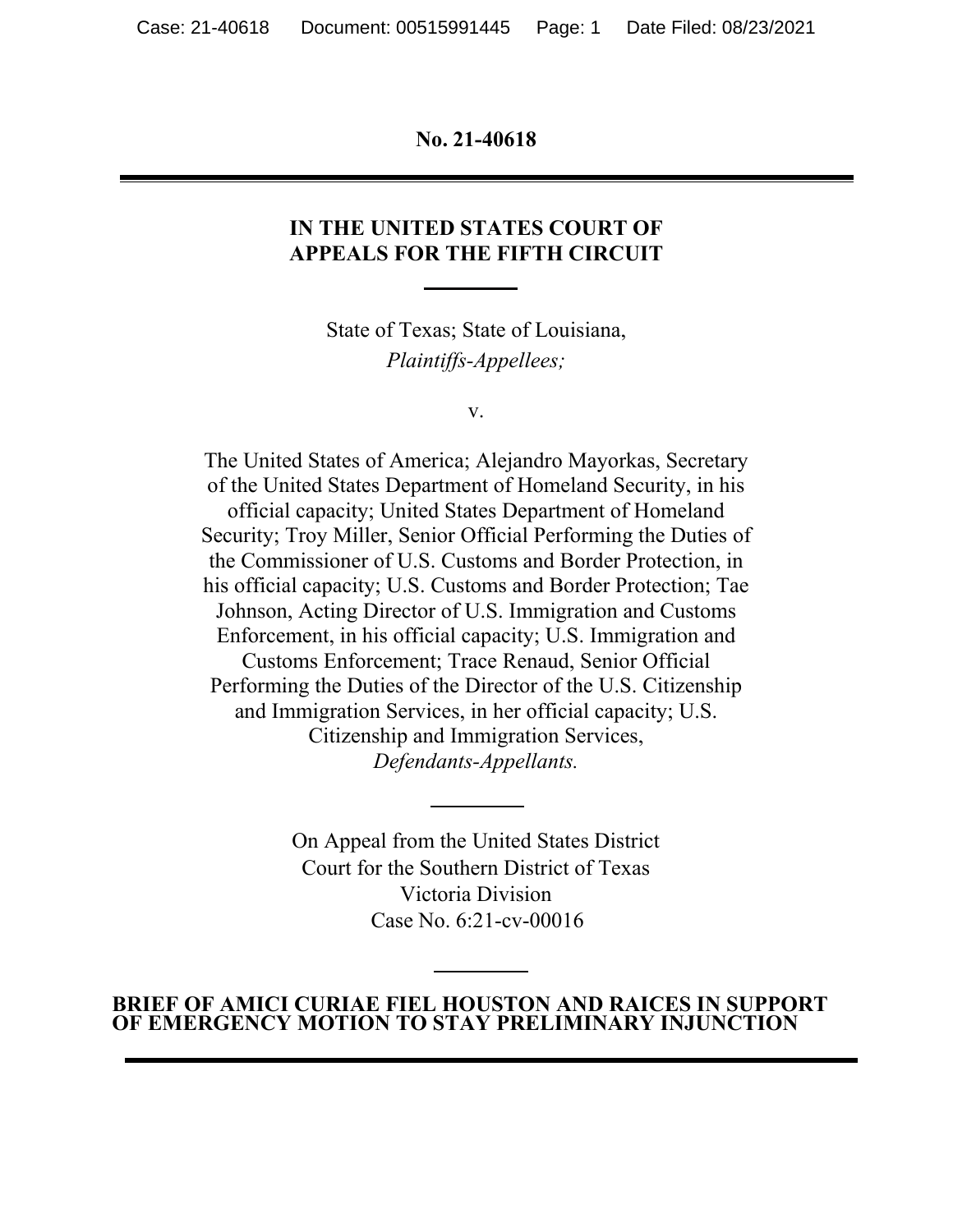Omar C. Jadwat Michael K.T. Tan Anand Balakrishnan Noor Zafar David Chen AMERICAN CIVIL LIBERTIES UNION 125 Broad Street, 18th Floor New York, NY 10004 (212) 549-2660 ojadwat@aclu.org mtan@aclu.org abalakrishnan@aclu.org nzafar@aclu.org dchen@aclu.org

Spencer E. Amdur Cody Wofsy AMERICAN CIVIL LIBERTIES UNION 39 Drumm Street San Francisco, CA 94111 Telephone: (415) 343-1198 samdur@aclu.org [cwofsy@aclu.org](mailto:cwofsy@aclu.org)

Kathryn Huddleston Andre Segura AMERICAN CIVIL LIBERTIES UNION FOUNDATION OF TEXAS, INC. 5225 Katy Fwy., Suite 350 Houston, Texas 77007 (713) 942-8146 khuddleston@aclutx.org asegura@aclutx.org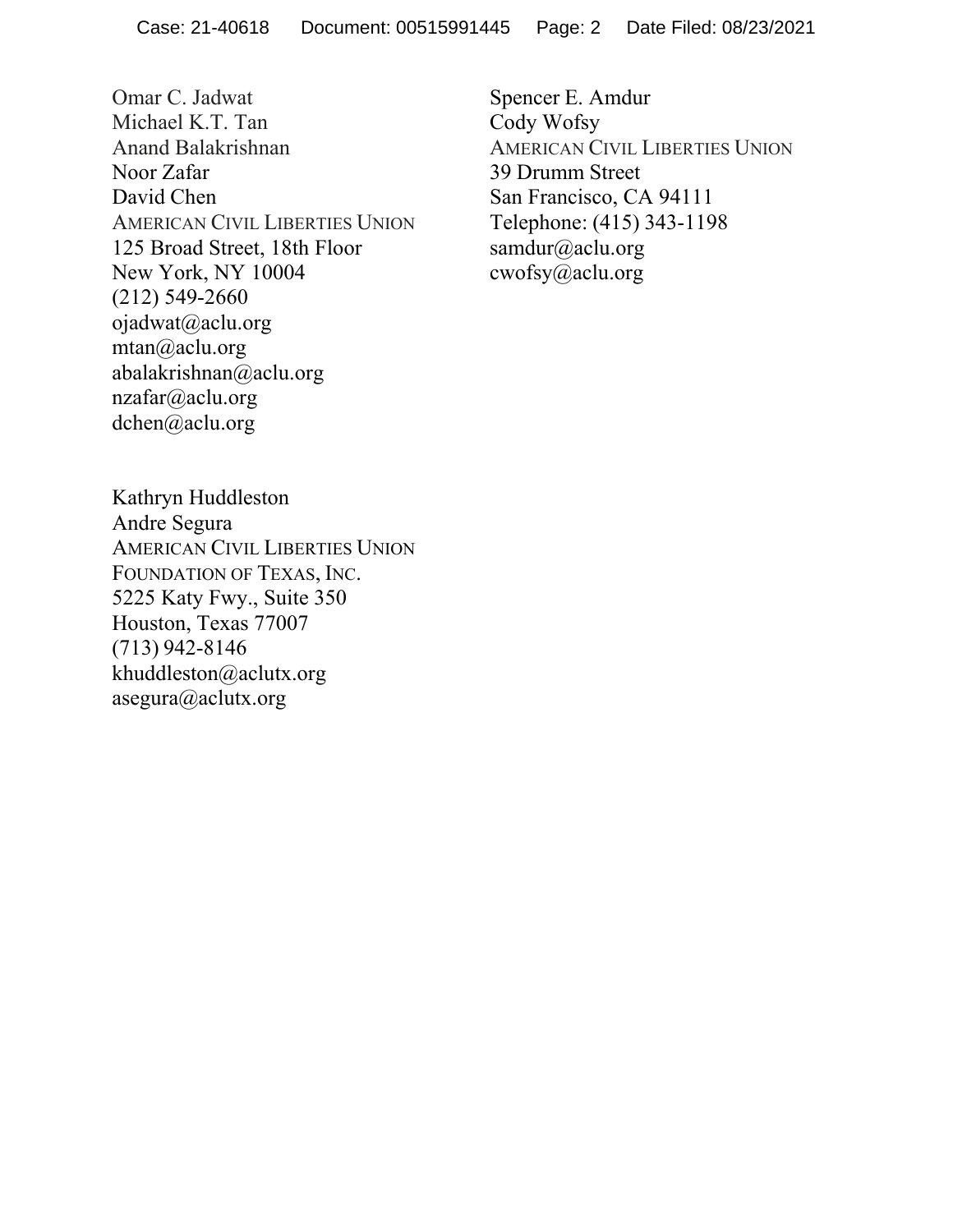#### **SUPPLEMENTAL STATEMENT OF INTERESTED PERSONS**

Pursuant to Fifth Circuit Rules 29.2 and 28.2.1, the undersigned counsel of record for *amici* certifies that the following persons and entities as described in the fourth sentence of Rule 28.2.1 have an interest in the outcome of this case. These representations are made in order that the judges of this court may evaluate possible disqualification or recusal.

1. FIEL Houston

2. Refugee and Immigrant Center for Education and Legal Services

Pursuant to Fed. R. App. P. 26.1, *amici* state that they do not have parent corporations. No publicly held corporation owns 10 percent or more of any stake or stock in either of the *amici*.

Dated: August 23, 2021 */s/ Spencer E. Amdur*

Spencer E. Amdur

#### **STATEMENT PURSUANT TO FED. R. APP. P. 29(a)(4)(E)**

No party's counsel authored this brief in whole or in part. No party contributed money that was intended to fund preparation or submission of the brief. No person other than amici or their members contributed money that was intended to fund preparation for or submission of the brief.

Dated: August 23, 2021 */s/ Spencer E. Amdur*

Spencer E. Amdur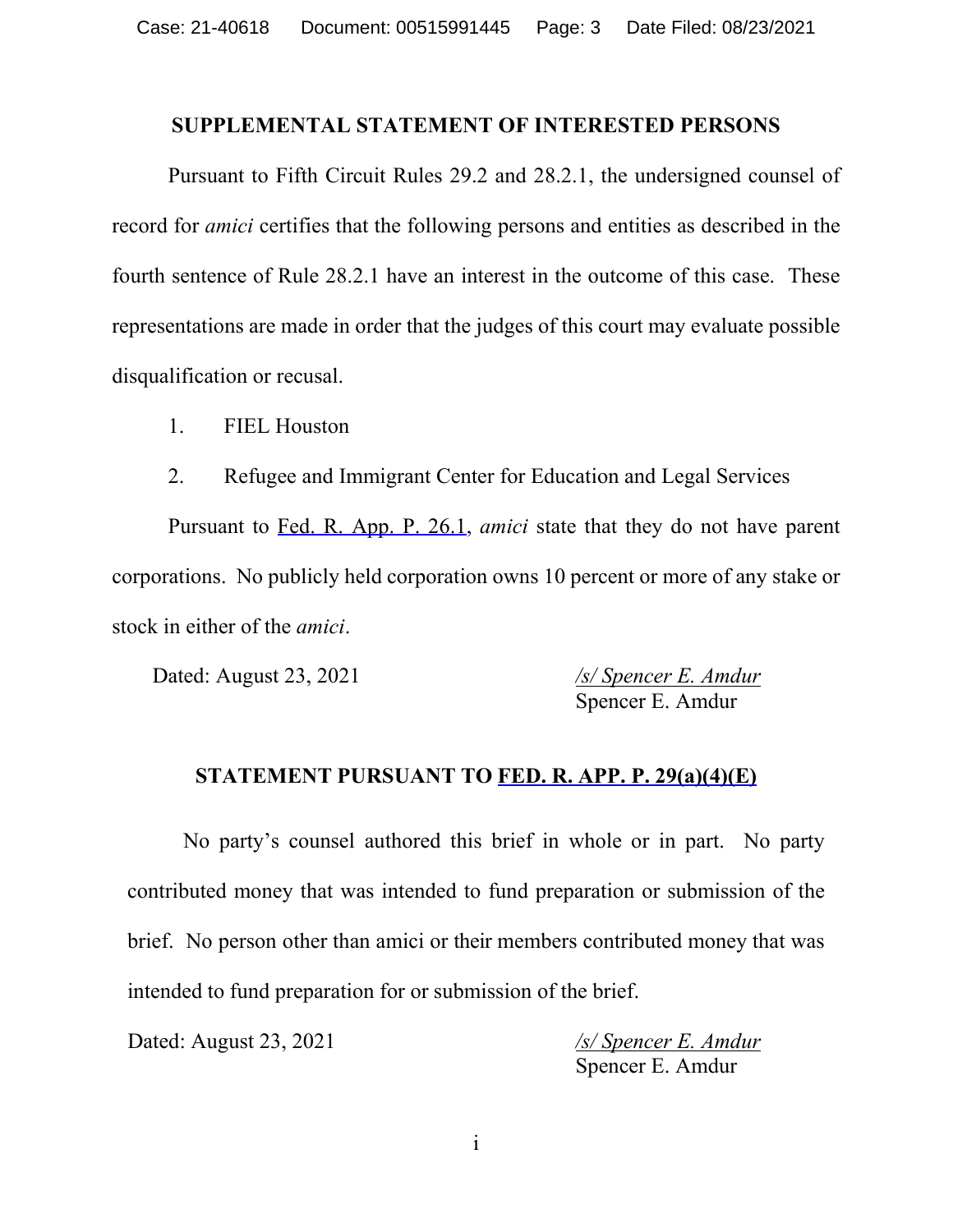# **TABLE OF CONTENTS**

| I. The District Court Wrongly Disregarded Castle Rock3                      |
|-----------------------------------------------------------------------------|
| II. The Court Did Not Identify Any Actual Statutory Violations in Practice8 |
|                                                                             |
|                                                                             |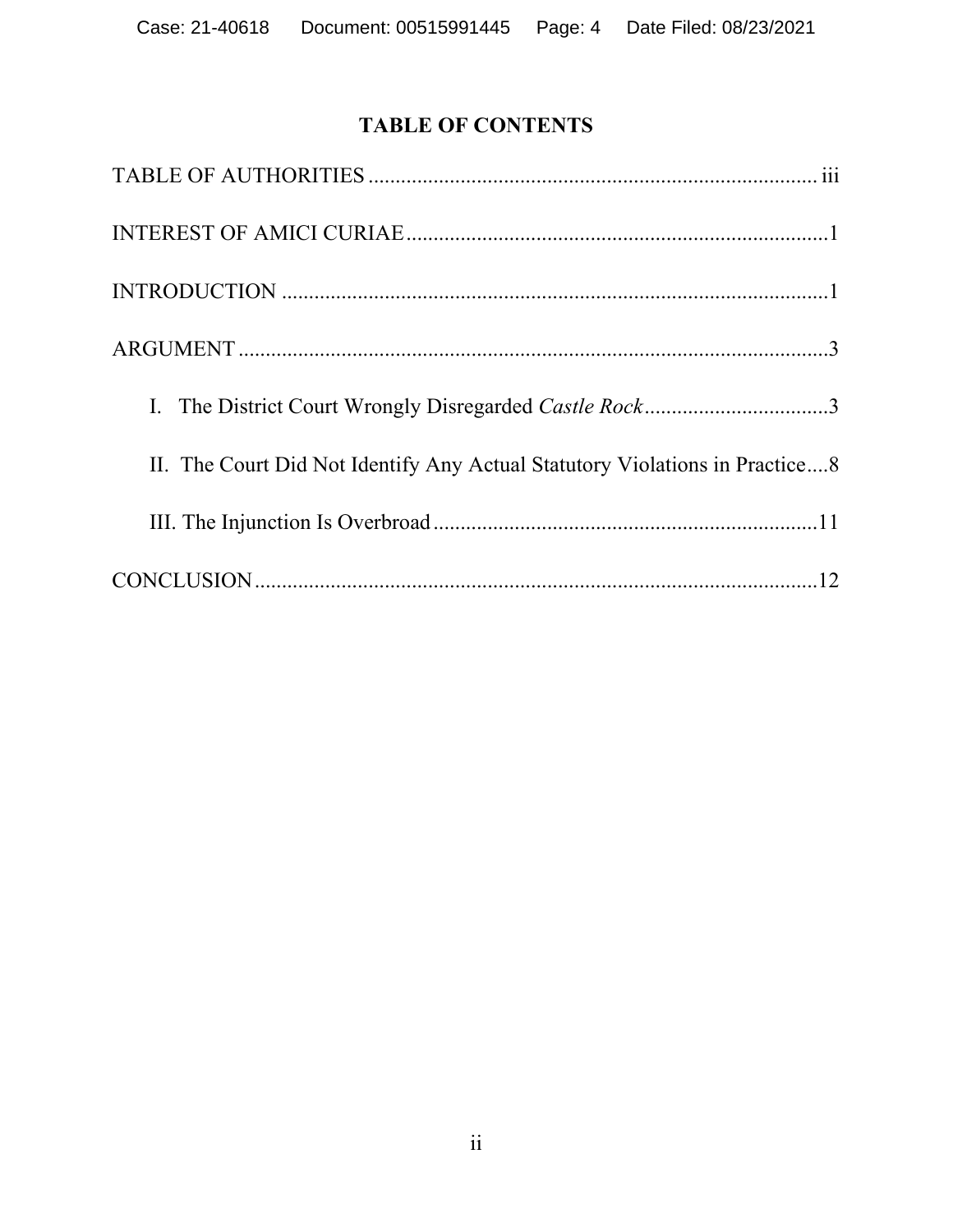# **TABLE OF AUTHORITIES**

## **Cases**

| Arizona v. United States,                            |
|------------------------------------------------------|
| Burella v. City of Philadelphia,                     |
| Davis Cty. Solid Waste Mgmt. v. EPA,                 |
| Demore v. Kim,                                       |
| Escoe v. Zerbst,                                     |
| Green Valley Special Util. Dist. v. City of Schertz, |
| Jama v. Immigr. & Customs Enf't,                     |
| Jennings v. Rodriguez,                               |
| John Doe #1 v. Veneman,                              |
| Johnson v. Guzman Chavez,                            |
| Lewis v. Casey,                                      |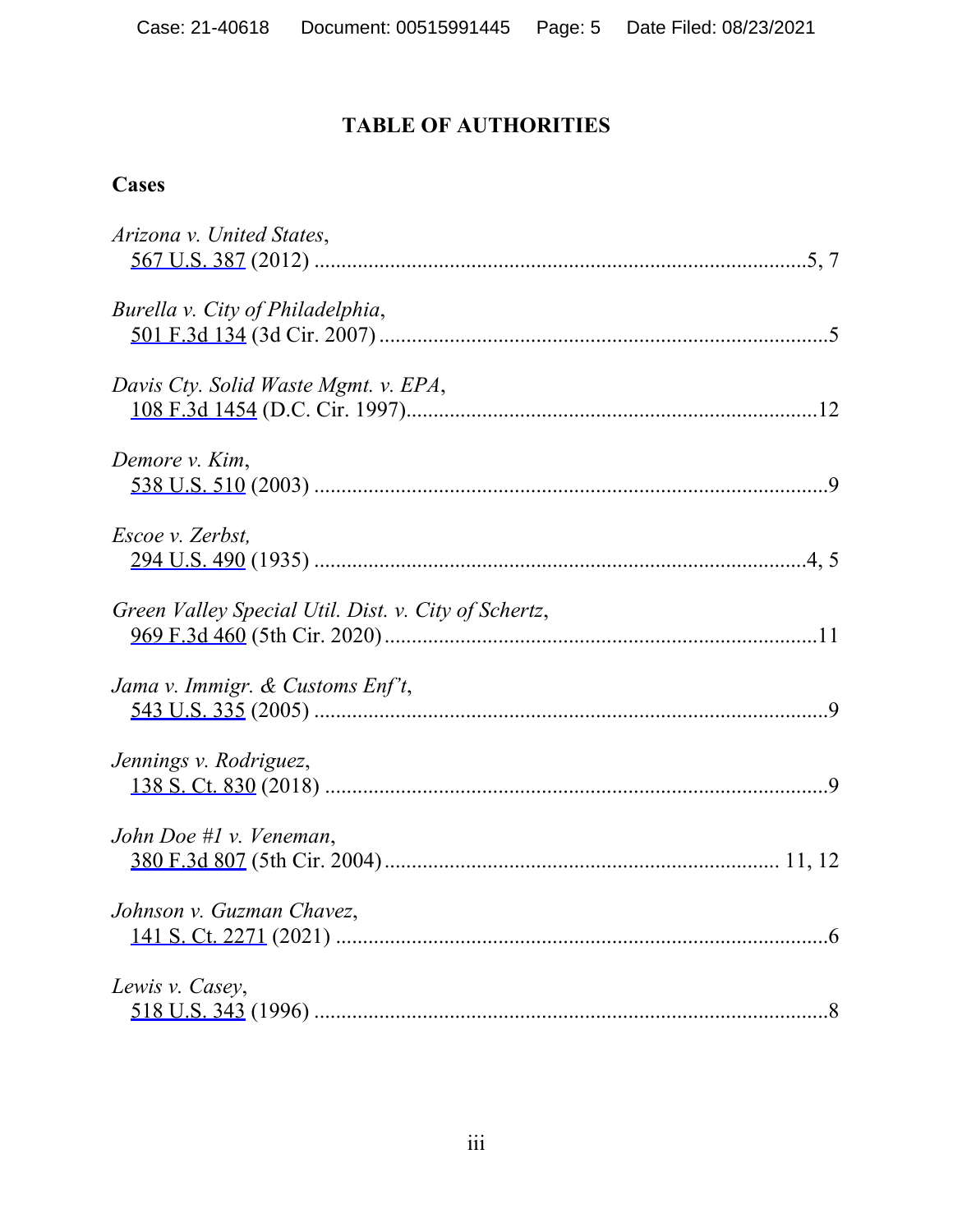| Nielsen v. Preap,                     |
|---------------------------------------|
| $NRDC$ v. Wheeler,                    |
| OCA-Greater Houston v. Texas,         |
| Reno v. AADC,                         |
| Richbourg Motor Co. v. United States, |
| Town of Castle Rock v. Gonzalez,      |
| <b>Statutes</b>                       |
|                                       |
|                                       |
|                                       |
|                                       |
|                                       |
|                                       |
|                                       |
|                                       |
|                                       |
|                                       |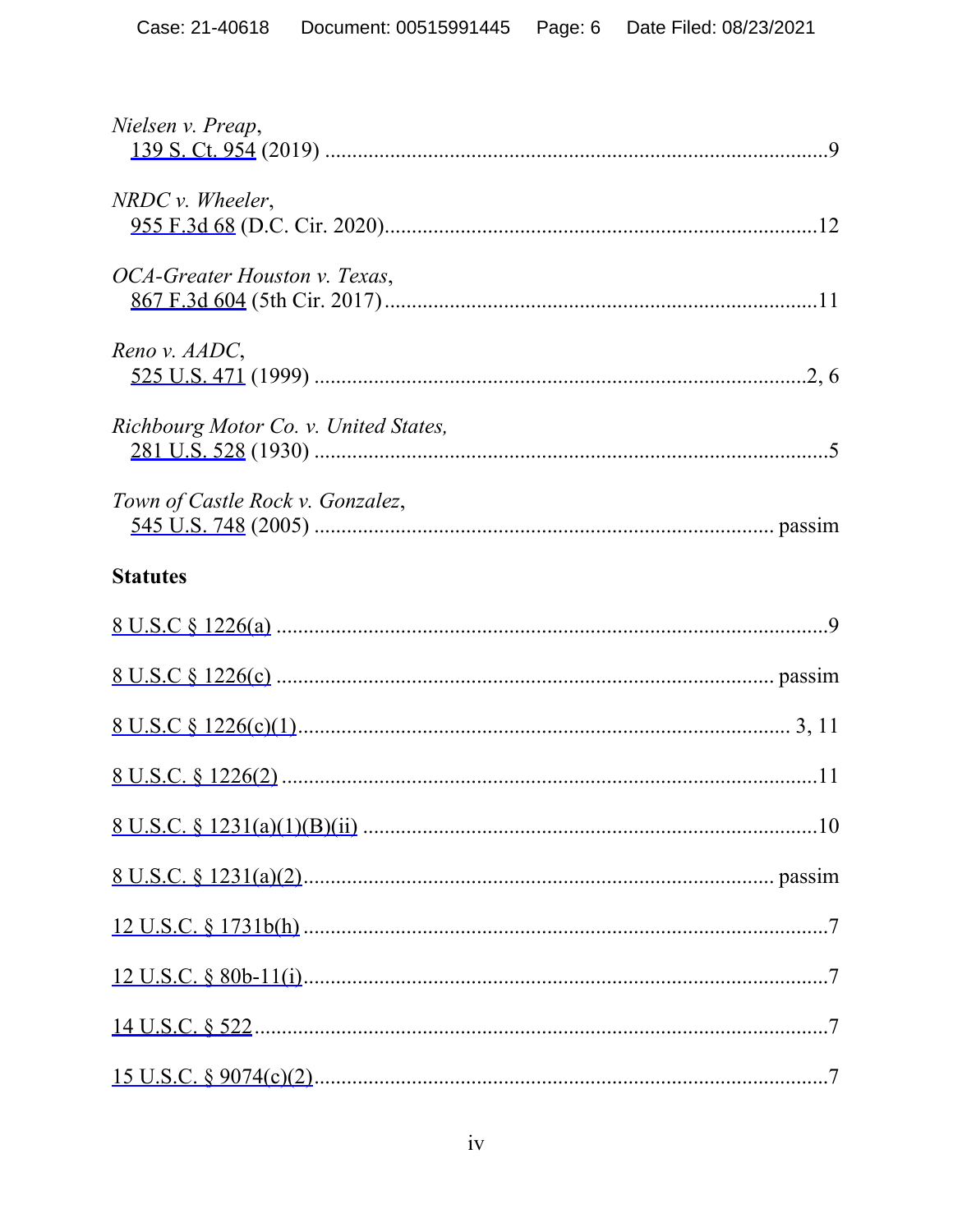| <b>State Statues</b>     |
|--------------------------|
|                          |
| <b>Regulations</b>       |
| <b>Other Authorities</b> |
|                          |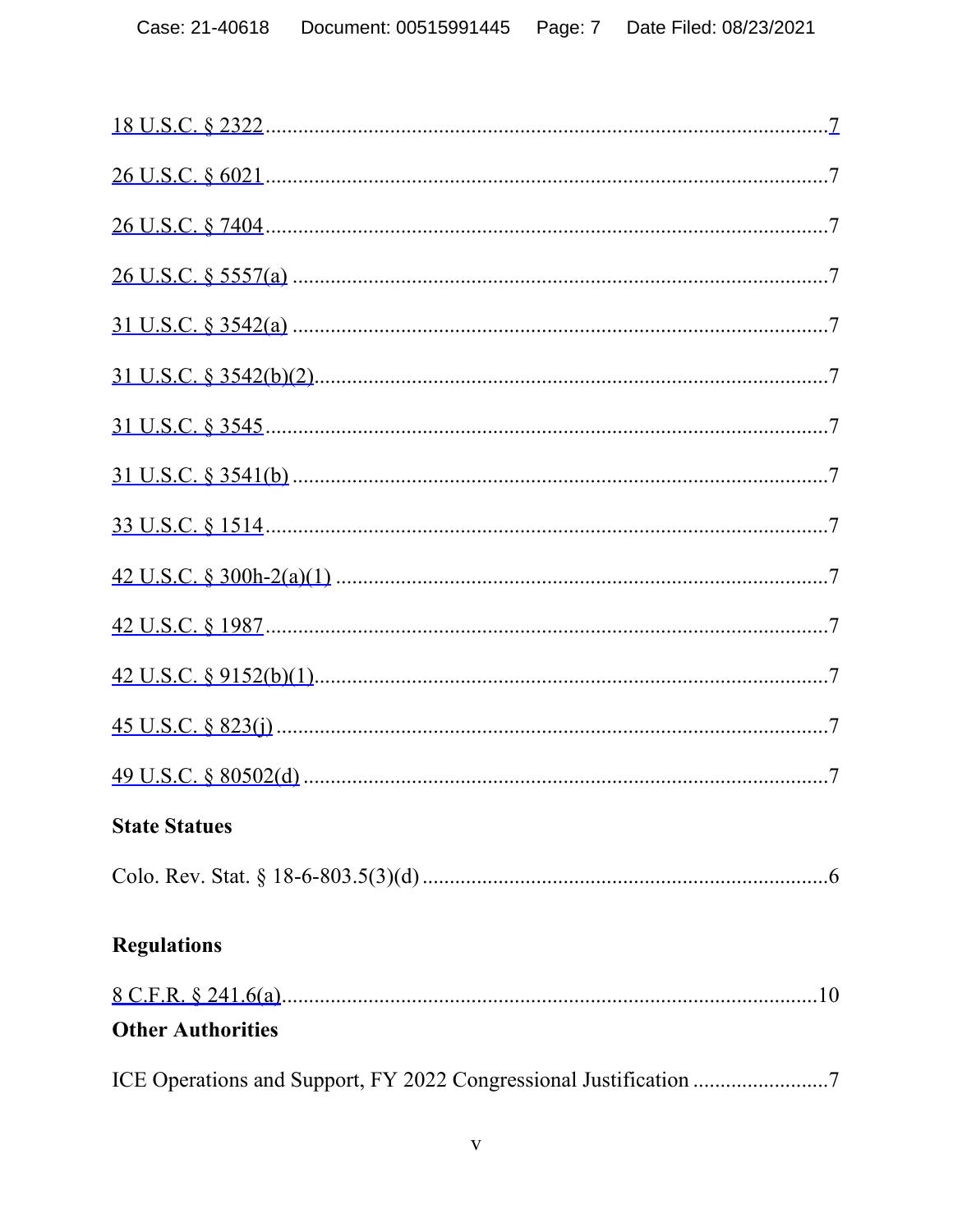Migration Policy Institute, Profile of the Unauthorized Population........................11 U.S. Dep't of Justice, Exec. Office for Imm. Review, Statistical Yearbook 2018 ...6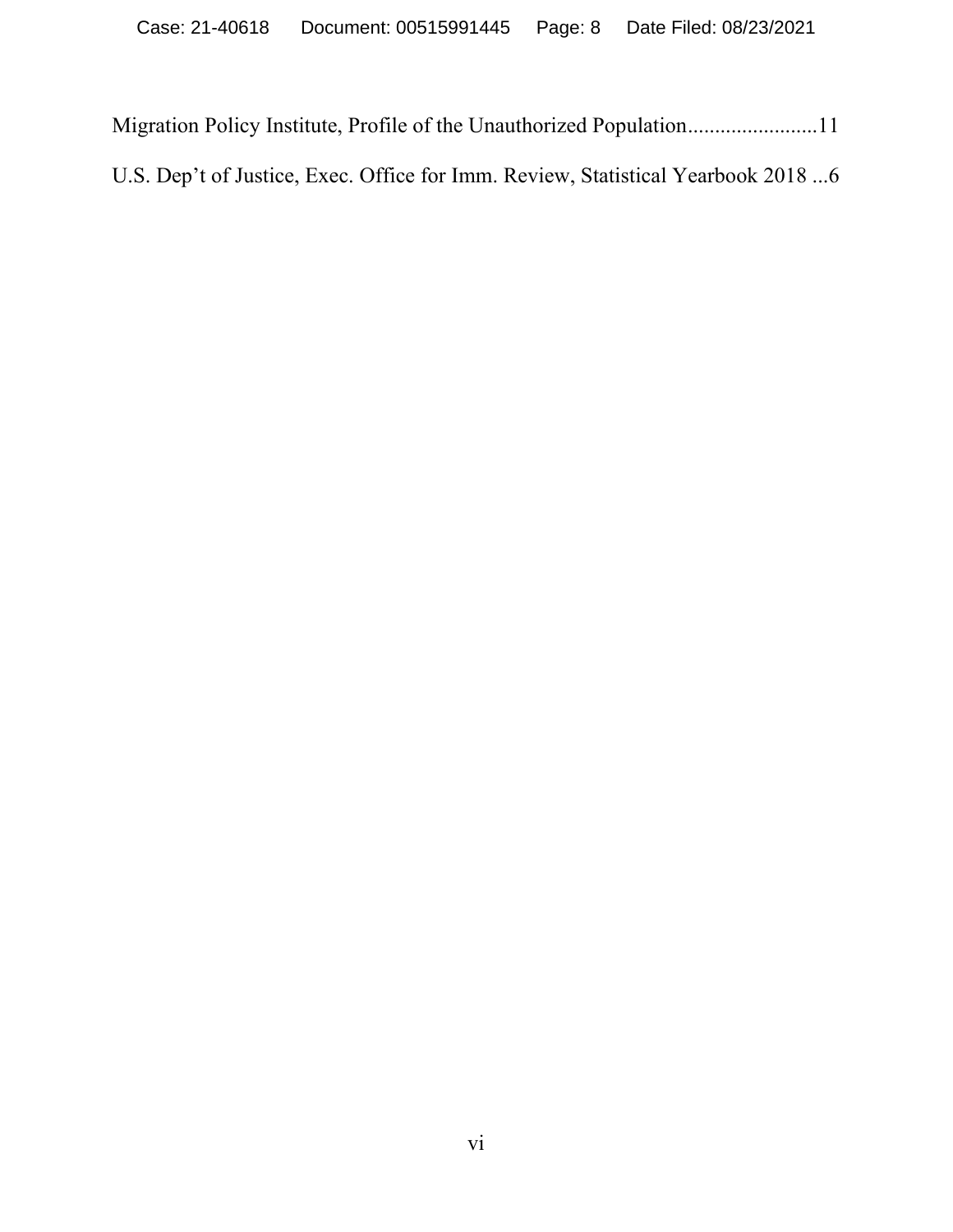#### **INTEREST OF AMICI CURIAE**

Prospective Amicus FIEL Houston is a non-profit, immigrant-led civil rights organization based in Houston, Texas. FIEL Houston's mission includes empowering immigrant youth and their families through civic engagement, access to higher education, and advocacy for more just immigration policies. FIEL has approximately 11,000 members, all based in the greater Houston area.

Prospective Amicus RAICES is a non-profit, nonpartisan organization, and its mission is to defend the rights of immigrants and refugees; empower individuals, families, and communities; and advocate for liberty and justice. RAICES provides free and low-cost immigration legal services to underserved immigrant children, families, and individuals, as well as bond assistance and advocacy work. It is the largest immigration legal services provider in Texas and has offices in Austin, Corpus Christi, Dallas, Fort Worth, Houston, and San Antonio.

#### **INTRODUCTION**

As the federal government has explained, the district court's injunction deprives DHS of the basic ability to set its own priorities, something that every administration has done for decades. Amici write to highlight three critical problems with the injunction.

First, the opinion's core analysis is contrary to directly-applicable Supreme Court precedent. Almost every facet of the opinion relies on the court's conclusion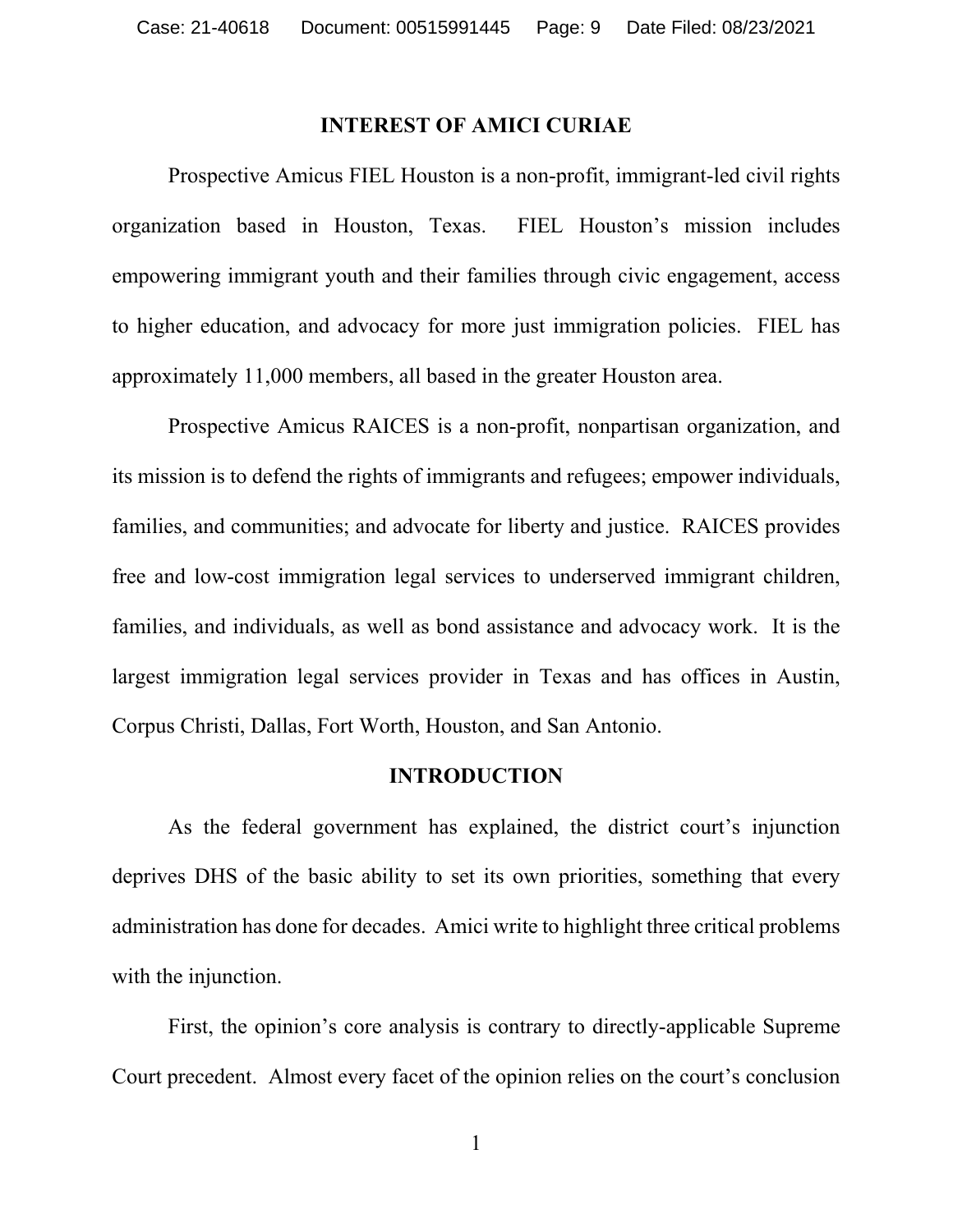that by using the word "shall,"  $8 \text{ U.S.C.}$   $8 \text{ 1226(c)}$  and  $8 \text{ 1231(a)(2)}$  impose absolute mandates, enforceable by third parties, to arrest and detain every single person described in the statutes. But in *Town of Castle Rock v. Gonzalez*, 545 U.S. 748, 760-61 (2005), the Supreme Court held that "shall arrest" provisions generally do *not* eliminate law-enforcement discretion—just the opposite of the district court. The court effectively nullified this rule, holding that *Castle Rock* does not apply whenever a statute's purpose is "to protect public or private interests." Op. 75. But that is true of *every* statute, including the statute in *Castle Rock* itself. The district court's analysis would eliminate DHS's "broad discretion . . . in the deportation context," *Reno v. Am.-Arab Anti-Disc. Comm.*, 525 U.S. 471, 489 (1999), and threatens to dramatically expand the reach of agency enforcement far beyond immigration.

Second, even if the statutes imposed mandatory duties, the district court did not find any pattern of DHS violating either one. This is an important gap, because the entire opinion depends on the assumption that even though the priorities do not prohibit any enforcement action, in practice they will cause DHS to violate both duties. It was incumbent on the district court to verify that the priorities in fact *have*, in the last six months, caused these violations. But the court did not find any actual violations, much less a widespread pattern.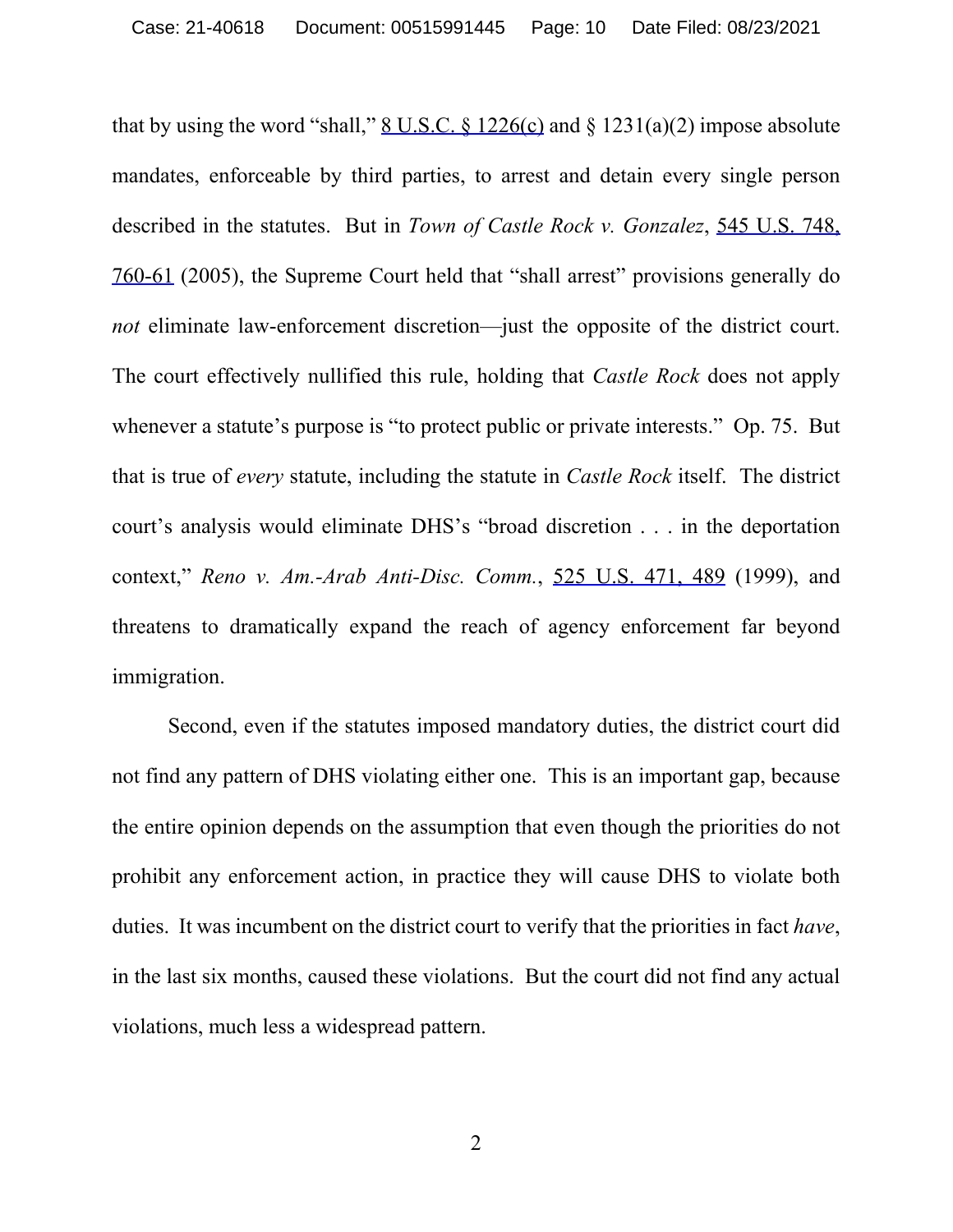Third, even if DHS were violating these statutes, the injunction is dramatically overbroad. The statutes would, at most, require DHS to arrest and detain two discrete sets of people: those convicted of certain crimes, 8 U.S.C § 1226(c)(1), and those with removal orders in the 90-day removal period, *id.* § 1231(a)(2). Yet the district court enjoined the priorities as to *everyone*, including millions of noncitizens with no convictions and no removal orders.

#### **ARGUMENT**

#### **I. The District Court Wrongly Disregarded** *Castle Rock***.**

The opinion's core legal premise is that "the word 'shall'" in  $\S$  1226(c) and  $\S$  $1231(a)(2)$  imposes an absolute mandate. Op. 73. Almost every part of the opinion depends on this premise, including the court's analysis of final agency action, Op. 57-59, reviewability, Op. 63-81, the statutory merits, Op. 105, and notice and comment, Op. 133, 143-44. Without it, the whole opinion falls apart.

The Supreme Court addressed the same question in *Castle Rock*. It reviewed a claim that a "shall arrest" provision imposed an absolute mandate. The Court rejected the claim. It explained that in light of "[t]he deep-rooted nature of lawenforcement discretion," even "seemingly mandatory legislative commands" do not eliminate discretion absent "some stronger indication" than the word "shall." 545 U.S. at 761-62.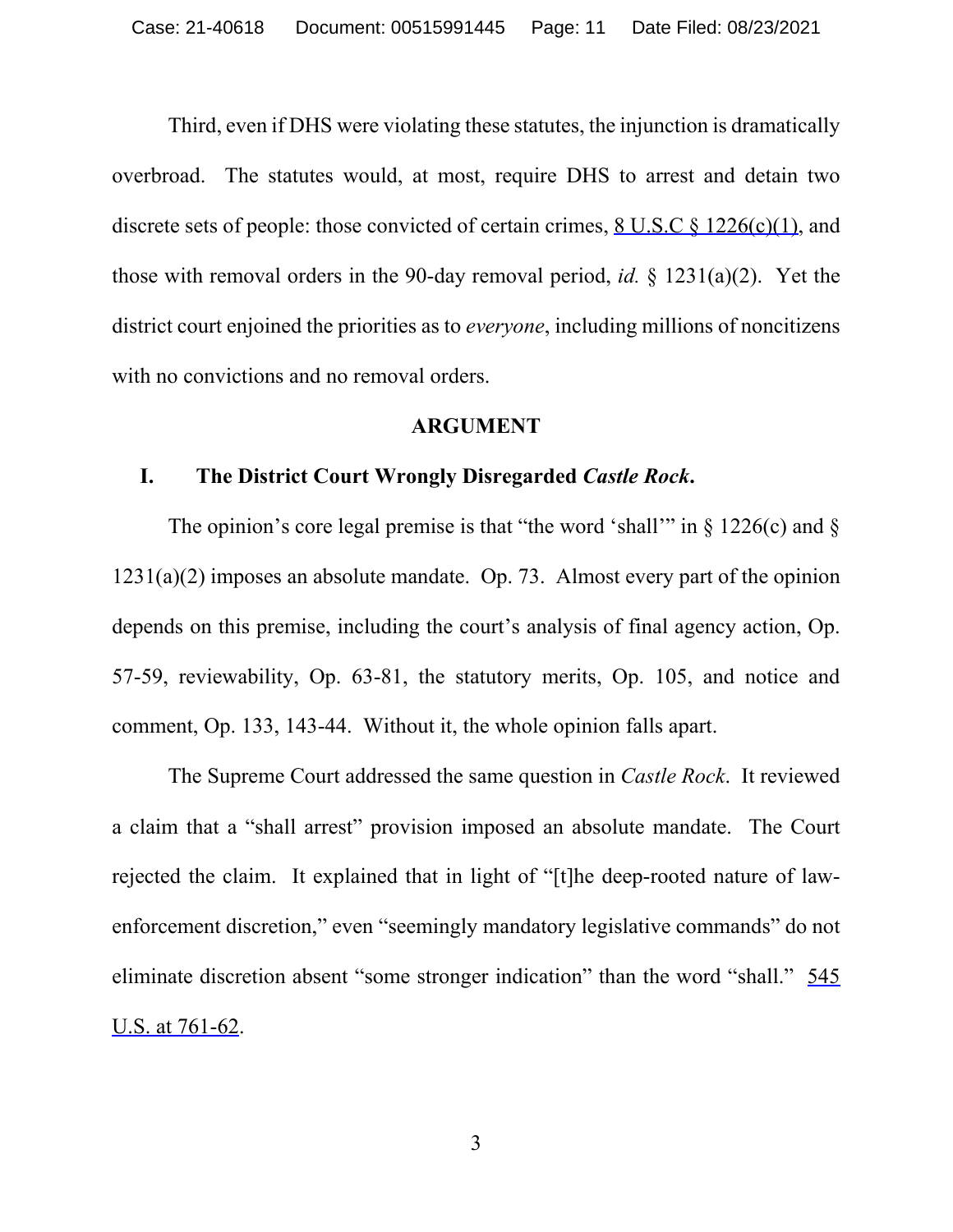The district court recognized *Castle Rock*'s application here, but rather than apply its clear holding, invented a brand new doctrine from whole cloth. It held that a "shall" in a law enforcement statute *is* mandatory if "the statute's manifest purpose is to protect the public or private interests of innocent third parties." Op. 73. And it concluded that both INA statutes imposed mandatory duties, because they were "enacted to protect public and private interests." Op. 76.

That reasoning would eliminate the *Castle Rock* principle. It is hard to imagine a law enforcement directive whose purpose is not "to protect public or private interests." Op. 75. Indeed, if *Texas*'s rule had applied, *Castle Rock* would have come out the other way. *Castle Rock* involved a statute enacted to protect "beneficiaries of domestic restraining orders." 545 U.S. at 779 (Stevens, J., dissenting); *see id.* at 781 (describing purpose to "reduce batterer recidivism"); *id*. at 759 n.6, 760, 762-63 (noting this legislative history). Yet despite its obvious purpose to protect "innocent third parties," Op. 73—domestic violence survivors the Court held there was no enforceable mandate.

The district court created its rule-swallowing exception based on stray phrases in two cases that long predated and were not mentioned in *Castle Rock*. Op. 73. Critically, neither case involved any attempt to force an agency to take an enforcement action, in fact just the opposite: Both decisions enforced *limits* on enforcement activity. *Escoe v. Zerbst* enforced a duty to present already-arrested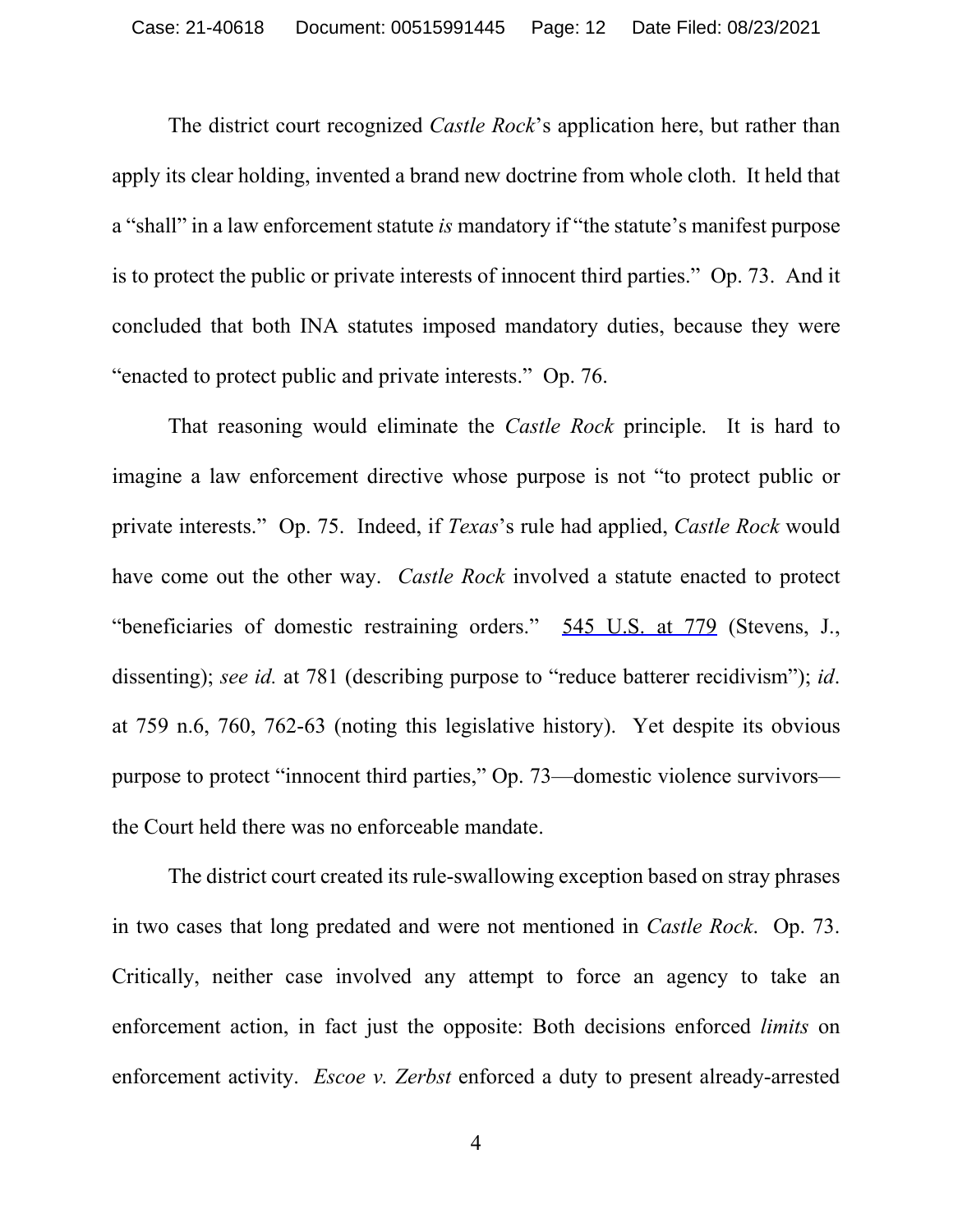probationers to a court, with no mandate of any enforcement activity. 294 U.S. 490, 492-93 (1935); *accord* Op. 74. And *Richbourg Motor Co. v. United States* enforced a provision requiring the government to pay "innocent lienors" from the proceeds of forfeiture sales, relying on the use of "shall" simply to reconcile two forfeiture schemes by concluding the government could only proceed under the scheme that protected lienors. 281 U.S. 528, 533-35 (1930).Neither case can be used to undermine the *Castle Rock* principle.

The district court briefly tried to distinguish *Castle Rock* in several other ways, but none of them hold water.

First, the court noted a "specific legislative intent" in the INA to increase enforcement, Op. 80, but the exact same was true in *Castle Rock*. *See* 545 U.S. at 779-81 (describing widespread failures to enforce restraining orders); *Burella v. City of Philadelphia*, 501 F.3d 134, 152-53 (3d Cir. 2007) (Ambro, J., concurring in part) (rejecting similar attempt to overcome *Castle Rock*'s "substantial roadblocks").

Second, the district court noted the tradition of "police discretion" in *Castle Rock*, but the exact same is true in the immigration context, Op. 79, where the Supreme Court has repeatedly emphasized that "[a] principal feature of the removal system is the broad discretion exercised by immigration officials." *Arizona v. United States*, 567 U.S. 387, 396 (2012). In fact, as Justice Scalia put it, the need for "broad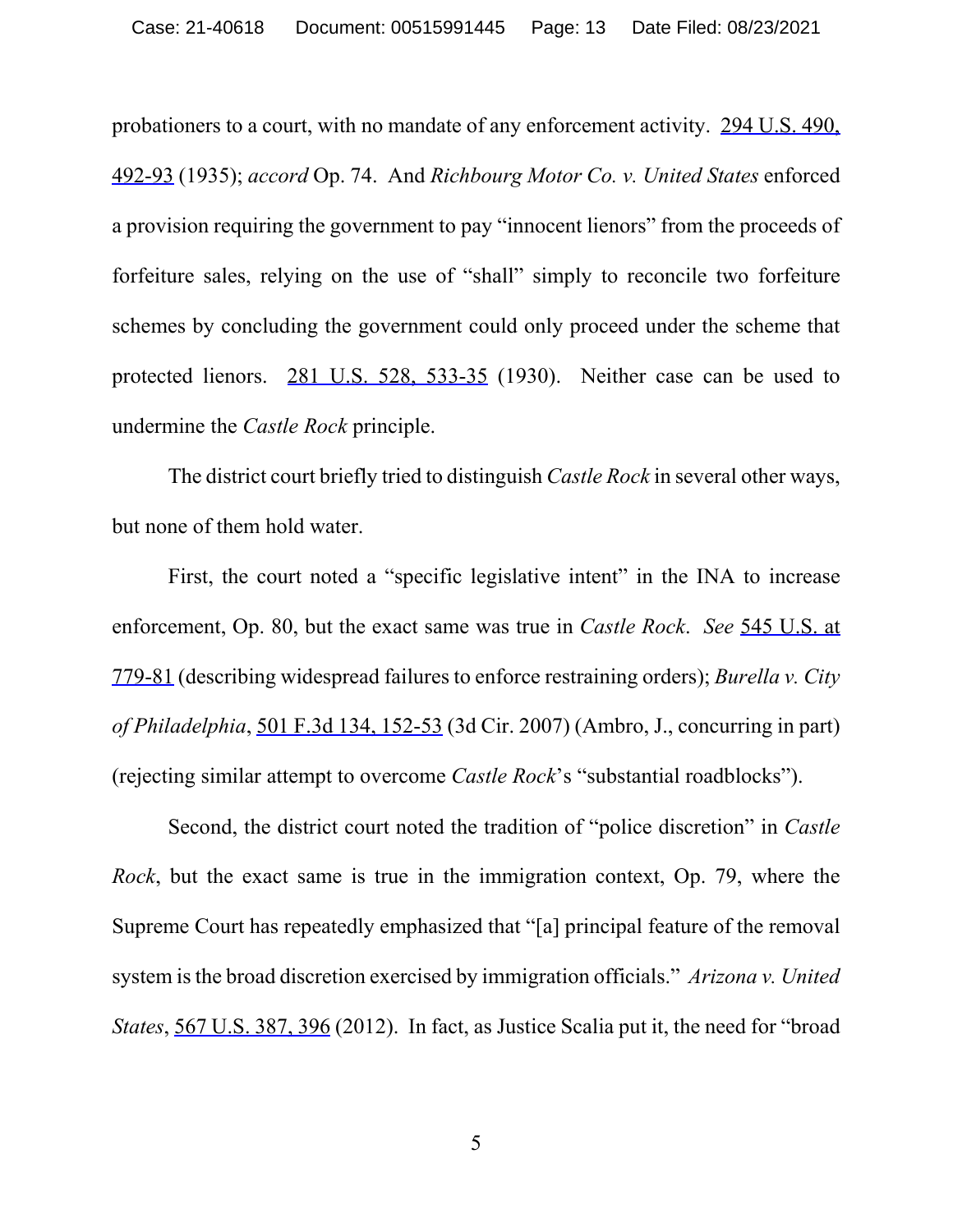discretion" is "greatly *magnified* in the deportation context." *Reno*, 525 U.S. at 483- 84, 489-90 (emphasis added).

Finally, the district court contrasted the "shall" provisions with "may" provisions in other INA sections, Op. 80-81, but again, the exact same contrast existed in *Castle Rock*. *See* Colo. Rev. Stat. § 18-6-803.5(3)(d), (6)(a)-(b), (7), (9) (eight "may" provisions). There is simply no way to square the opinion below with *Castle Rock*. [1](#page-13-0)

The district court's rejection of *Castle Rock* would have profound consequences for the immigration system. No administration has ever recognized the mandatory arrest duties that Texas posits, which are absent from the enforcement policies of the Trump, Obama, Bush, and Clinton Administrations. And for good reason. Well over a hundred thousand removal orders are entered each year, and Congress has only funded  $34,000$  detention beds.<sup>[2](#page-13-1)</sup> If ICE suddenly had to arrest

<span id="page-13-0"></span><sup>&</sup>lt;sup>1</sup> The opinion also cites *Johnson v. Guzman Chavez*, 141 S. Ct. 2271 (2021), and other cases describing various INA provisions as "mandatory." Op. 64-69. But *Guzman Chavez*, like all of Texas's cases, did not involve any effort to force ICE to arrest or detain anyone, did not mention *Castle Rock*, and did not discuss whether ICE retains discretion to decline enforcement. The cases all concern bond, and describe the statutes as "mandatory" only in the sense that detainees were not entitled to seek bond. None of them can seriously be taken to have resolved the distinct and weighty question of whether the statutes impose an absolute mandate on ICE enforceable by third parties—a question that was not presented, briefed, or addressed.

<span id="page-13-1"></span><sup>2</sup> *See* U.S. Dep't of Justice, Exec. Office for Imm. Review, Statistical Yearbook 2018, at 12-13 (116,508 removal orders just from immigration judges),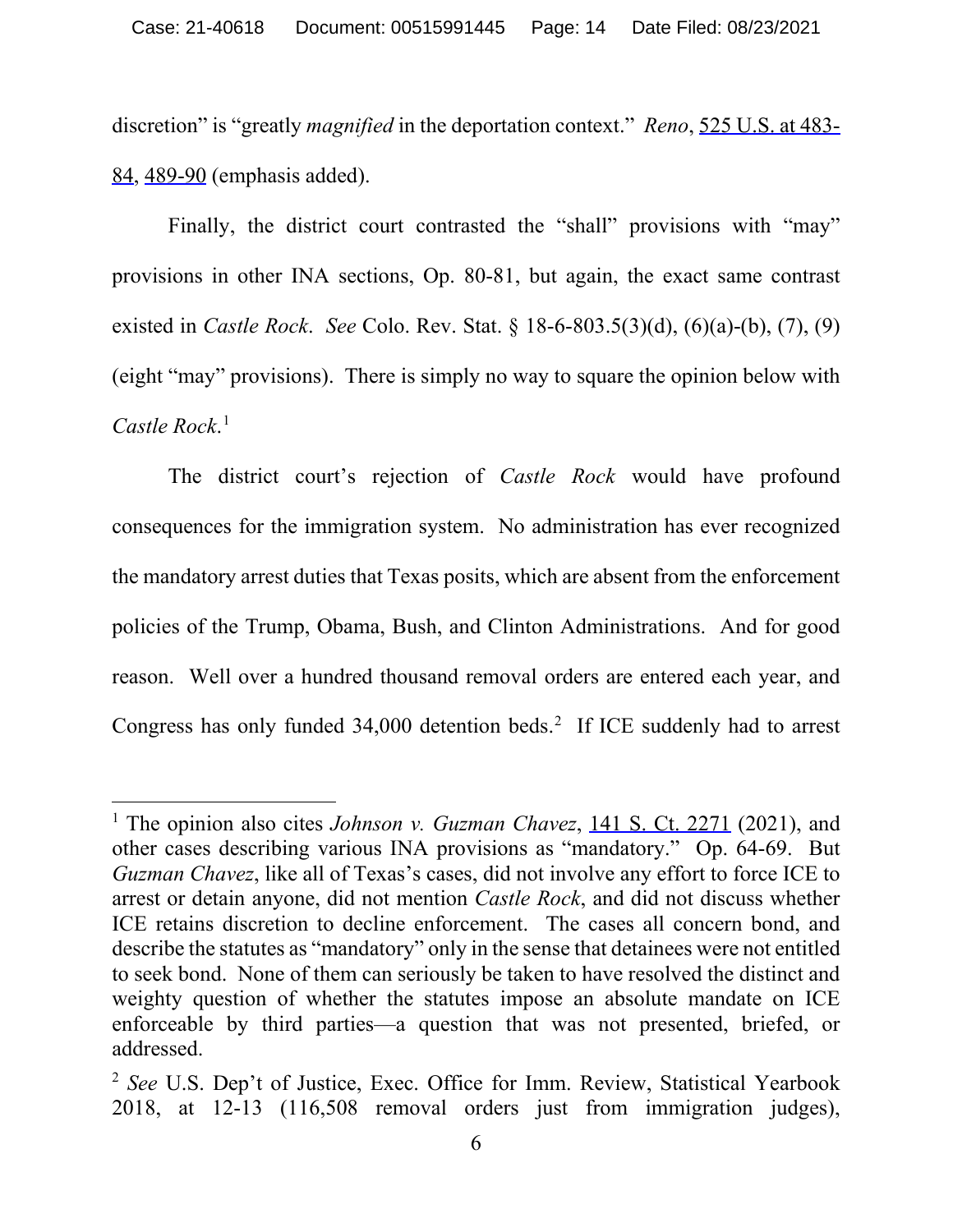*everyone* in these categories, along with all other "shall" provisions in the INA, it would no longer have any discretion at all, because all resources would have to be devoted to mandatory enforcement. This "principal feature of the removal system" would disappear. *Arizona*, 567 U.S. at 396.

Departing from *Castle Rock* would have far-reaching consequences across the administrative state. Dozens of statutes spell out agencies' law enforcement duties using "shall." For instance, Congress has provided that the IRS "shall investigate" the failure to pay certain taxes on firearms and other goods, and "shall" file collection actions for any unpaid estate taxes. 26 U.S.C. §§ 5557(a), 6021, 7404. Likewise, the EPA "shall issue an [enforcement] order" or "file a civil action" when "any person" violates certain clean-water regulations. 42 U.S.C. §§ 300h-2(a)(1), (2). Other examples are legion.<sup>[3](#page-14-0)</sup> Under the district court's approach, all of these could become mandatory and enforceable, severely eroding agency discretion and expanding administrative enforcement across the board.

 $\overline{a}$ 

https://bit.ly/3eQUmgd; ICE Operations and Support, FY 2022 Congressional Justification, 17, https://bit.ly/2VUYSEX.

<span id="page-14-0"></span><sup>3</sup> *See, e.g.*, 31 U.S.C. §§ 3541(b), 3542(a), 3542(b)(2), 3545 (Treasury); 42 U.S.C. § 1987 (U.S. attorneys); 42 U.S.C. §§ 9152(b)(1), (2), 18 U.S.C. § 2322, 49 U.S.C. § 80502(d), 33 U.S.C. § 1514, 45 U.S.C. § 823(j), 12 U.S.C. § 1731b(h) (DOJ), 80b-11(i) (SEC); 15 U.S.C. § 9074(c)(2) (DOT); 14 U.S.C. § 522 (Coast Guard).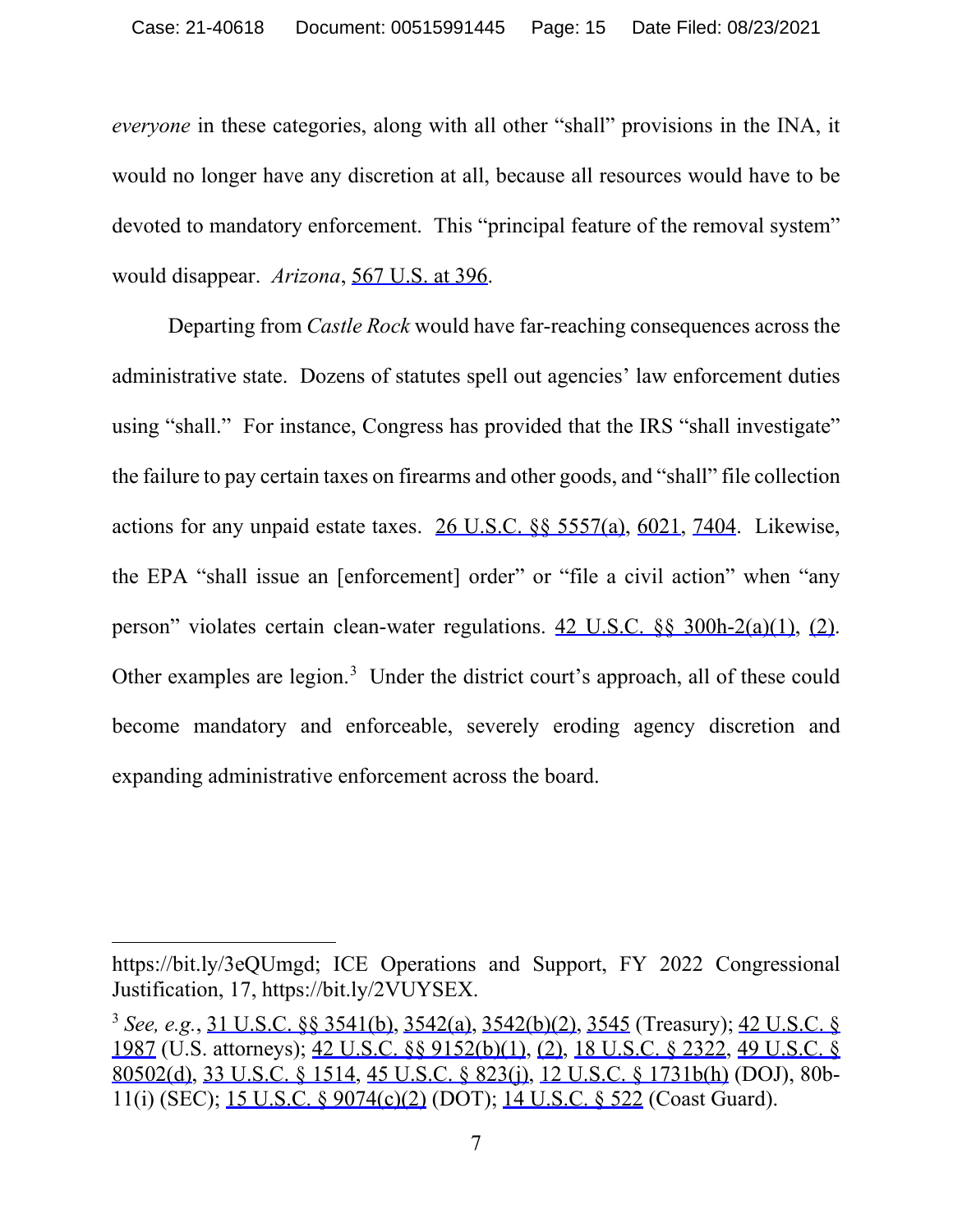#### **II. The Court Did Not Identify Any Statutory Violations in Practice.**

Even if the statutes did impose enforceable mandates, there was no factual basis for the injunction, because the district court did not find any pattern of ICE violating either supposed mandate. With no record of actual statutory violations in the six months the priorities have been in effect, it was inappropriate to enjoin ICE's main enforcement policy. The Supreme Court has made clear that even a handful of individual violations are "a patently inadequate basis for . . . imposition of systemwide relief." *Lewis v. Casey*, 518 U.S. 343, 359 (1996); *see id.* 349 (agreeing that a "District Court [must] find enough instances of actual injury to warrant systemwide relief").

Systemwide violations are critical to Texas's case, *id.*, because on its face, the priorities memo does not "prohibit the arrest, detention, or removal of *any* noncitizen," it simply assigns some decisions to line officers and other decisions to supervisors. Memo at 3. If the priorities do not prohibit officers from detaining people described in  $\S 1226(c)$  and  $\S 1231(a)(2)$ , and if in practice the priorities are not preventing ICE from detaining those people, then there would obviously be no basis for any injunction.

Yet the district court barely engaged with the record, and failed to make any relevant factual findings about violations of either statute.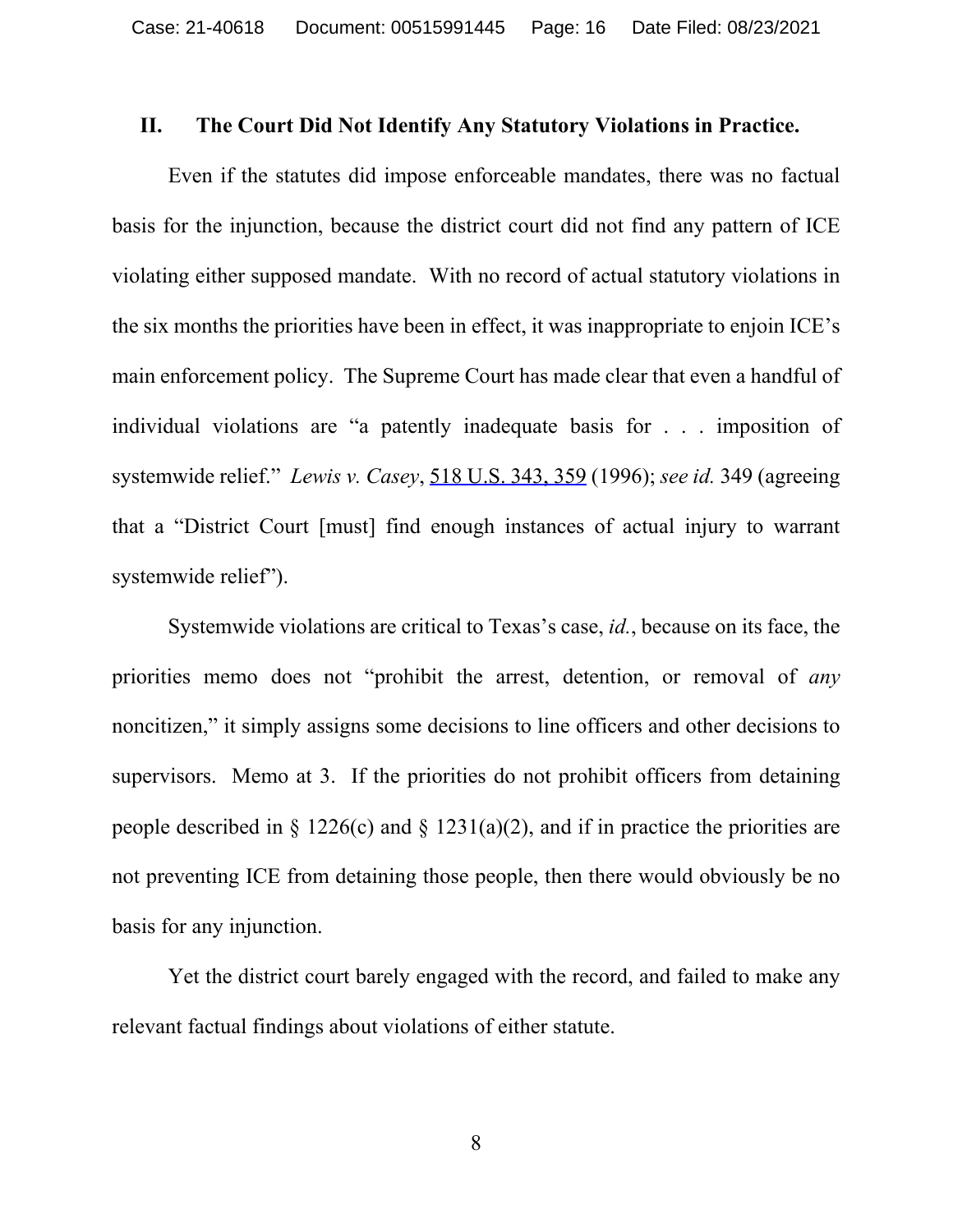Section 1226(c), for instance, can only require ICE to arrest and detain people with predicate offenses *if* ICE chooses to place them in removal proceedings. And nothing in the statute requires ICE to initiate those proceedings in the first place. Thus, without removal proceedings,  $\S$  1226(c) cannot impose any duty. Yet neither the court nor Texas identified *a single person* in removal proceedings whom ICE has declined to arrest.

The district court did not dispute this clear limit on the scope of § 1226(c). Section 1226(a) authorizes arrest and detention only "pending a decision on whether the alien is to be removed from the United States"—*i.e.* "pending removal proceedings." *Jennings v. Rodriguez*, 138 S. Ct. 830, 846 (2018). And when a person is detained under  $\S 1226(c)$ , detention authority continues to "spring [] from subsection (a)," *Nielsen v. Preap*, 139 S. Ct. 954, 966 (2019), which means § 1226(c) can only require detention "during removal proceedings." *Demore v. Kim*, 538 U.S. 510, 517-18 (2003). Nor does § 1226(c) require ICE to initiate removal proceedings in the first place. The text says nothing about any duty to initiate proceedings, and courts do not invent statutory "requirements" that "Congress has omitted from its adopted text." *Jama v. ICE*, 543 U.S. 335, 341 (2005). No court or agency has ever recognized such a duty.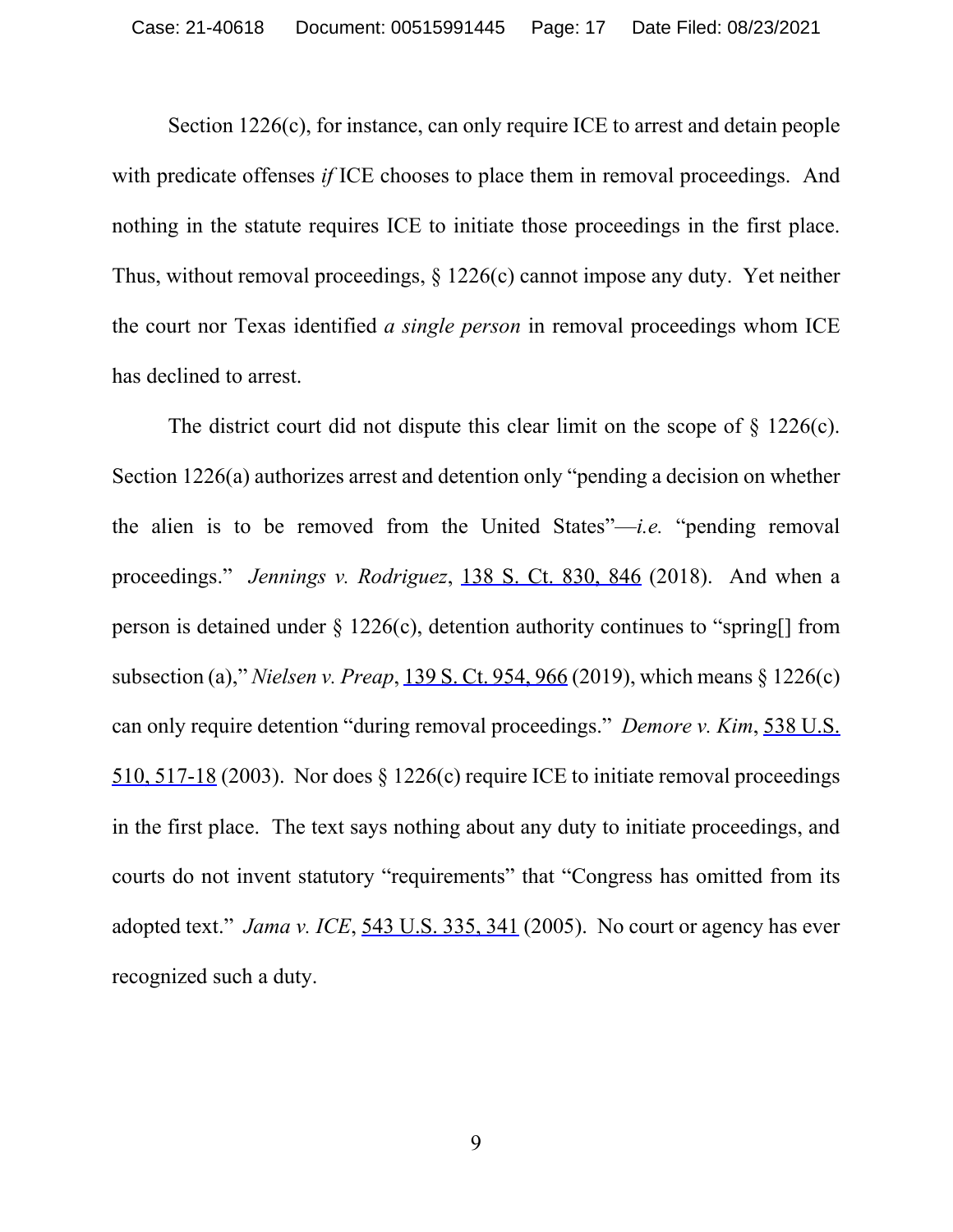The district court did not find a single violation of  $\S$  1226(c). The most it cited were a handful of people with convictions for whom ICE lifted detainers. Op. 138. But Texas never claimed that any of them were in removal proceedings.

The same is true for  $\S 1231(a)(2)$ . At most, it requires ICE to detain people "[d]uring the [90-day] removal period." *Id.* The district court mentioned a total of six people with final removal orders for whom ICE lifted detainers. Op. 23. But the overwhelming majority of people with final orders are *outside* the removal period, because the 90 days have already expired. Hausman Decl. ¶ 18-19, *Texas v. United States*, No. 6:21-cv-3, Dkt. 82-2 (S.D. Tex. Feb. 12, 2021) (over 98% outside the removal period). And the removal period can be stayed for multiple reasons. *See, e.g.*, 8 U.S.C. § 1231(a)(1)(B)(ii); 8 C.F.R. § 241.6(a). Neither Texas nor the district court made any effort to show that *any* of the six people were entering the removal period, and thus subject to the alleged duty in  $\S$  1231(a)(2). And even if they had, six individual cases are a remarkably thin basis for a sweeping nationwide injunction.

Without any actual statutory violations, the injunction makes little sense. A policy cannot violate a statutory mandate if the policy neither prohibits the mandated action nor prevents it in practice.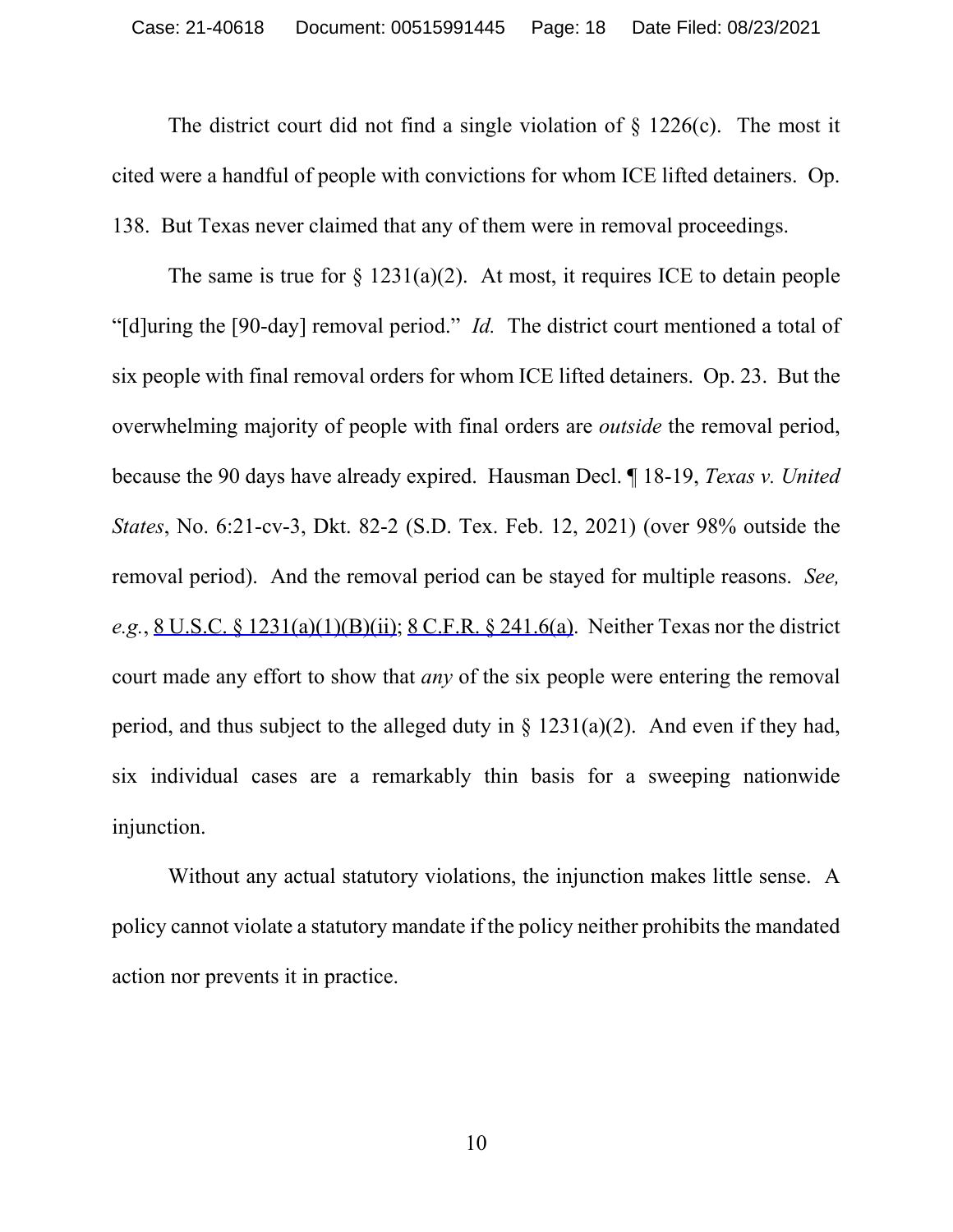#### **III. The Injunction Is Overbroad.**

Even if the priorities did violate the statutes, that could not support enjoining the priorities as applied to millions of people who have no conceivable connection to either statute. *See* Migration Policy Institute, Profile of the Unauthorized Population, https://bit.ly/3jTAk74 (estimating over 10 million undocumented people in the United States). The most the statutes could support is an injunction of the priorities as applied to the arrest and detention of (1) people with the convictions listed in § 1226(c)(1) and (2) people with final removal orders in the 90-day removal period. Yet the district court enjoined the priorities as to *everyone*, including people with no convictions, people with no removal orders, and people whose removal orders are outside the removal period.

That flouts this Court's repeated instruction that a "district court must narrowly tailor an injunction" to fit "the extent of the violation established." *John Doe #1 v. Veneman*, 380 F.3d 807, 818-19 (5th Cir. 2004) (reversing injunction that "exceed[ed] the legal basis for the lawsuit"); *see Green Valley Special Util. Dist. v. City of Schertz*, 969 F.3d 460, 478 n.39 (5th Cir. 2020) (en banc) (same); *OCA-Greater Houston v. Texas*, 867 F.3d 604, 616 (5th Cir. 2017) (same). Indeed, it is "routine" for courts to "invalidate only some applications even of indivisible [regulatory] text, so long as the valid applications can be separated from invalid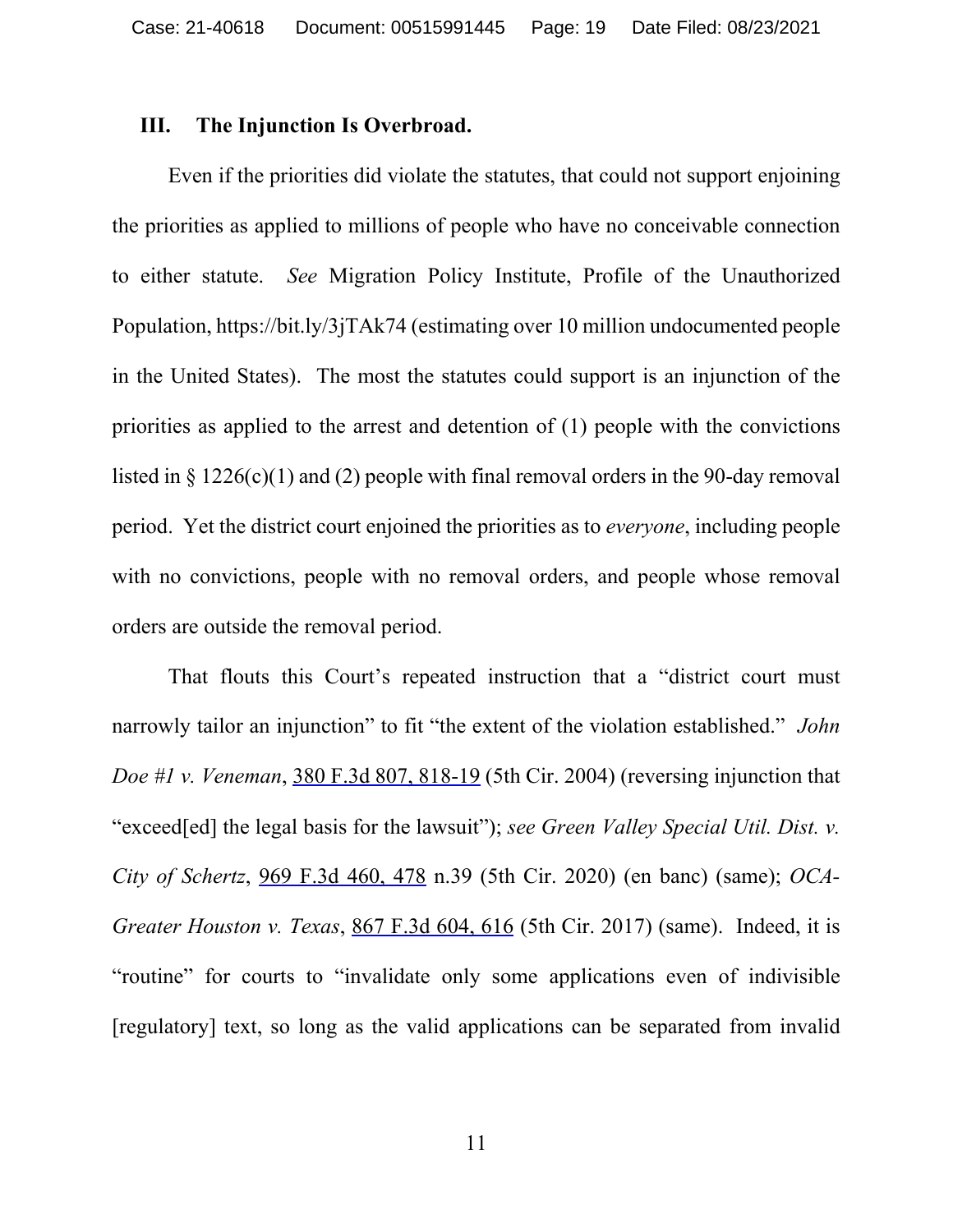ones." *NRDC v. Wheeler*, 955 F.3d 68, 81-82 (D.C. Cir. 2020); *see Davis Cty. v. EPA*, 108 F.3d 1454, 1460 (D.C. Cir. 1997) (similar).

These principles call for a significantly narrower injunction. Even if the Court does not stay the entire injunction, it should stay as applied to people who are not described in § 1226(c) or § 1231(a)(2). For this large majority of people, there is no chance of violating either statute. As to them, the injunction is "necessarily overbroad" because it "exceeds the extent of the violation established." *John Doe #1*, 380 F.3d at 819.

#### **CONCLUSION**

The Court should grant a stay.

Dated: August 23, 2021

Omar C. Jadwat Michael K.T. Tan Anand Balakrishnan Noor Zafar David Chen AMERICAN CIVIL LIBERTIES UNION 125 Broad Street, 18th Floor New York, NY 10004 (212) 549-2660 ojadwat@aclu.org mtan@aclu.org abalakrishnan@aclu.org nzafar@aclu.org dchen@aclu.org

Kathryn Huddleston Andre Segura AMERICAN CIVIL LIBERTIES UNION Respectfully Submitted,

*/s/Spencer E. Amdur* Spencer E. Amdur Cody Wofsy AMERICAN CIVIL LIBERTIES UNION 39 Drumm Street San Francisco, CA 94111 Telephone: (415) 343-1198 samdur@aclu.org [cwofsy@aclu.org](mailto:cwofsy@aclu.org)